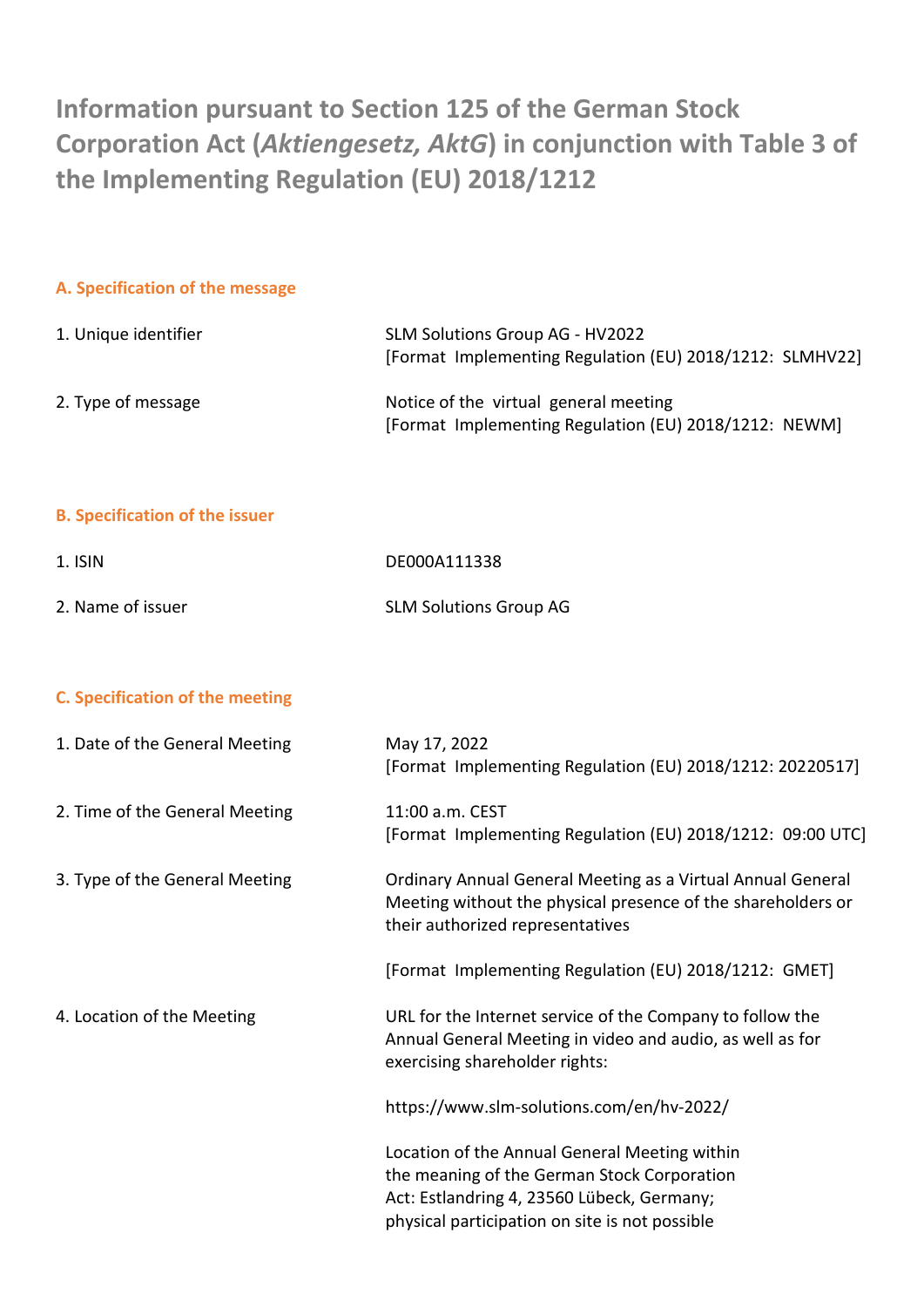|                                                             | [Format Implementing Regulation (EU) 2018/1212:<br>https://www.slm-solutions.com/en/hv-2022/                                                                                                                                                                                                                                                       |
|-------------------------------------------------------------|----------------------------------------------------------------------------------------------------------------------------------------------------------------------------------------------------------------------------------------------------------------------------------------------------------------------------------------------------|
| 5. Record Date                                              | April 26, 2022 (12:00 a.m. CEST)<br>[Format Implementing Regulation (EU) 2018/1212: 20220425,<br>22:00 UTC]                                                                                                                                                                                                                                        |
| 6. Uniform Resource Locator (URL)                           | https://www.slm-solutions.com/en/hv-2022/                                                                                                                                                                                                                                                                                                          |
| D. Participation in the General Meeting                     |                                                                                                                                                                                                                                                                                                                                                    |
| 1. Type of participation by shareholder                     | Voting rights by postal ballot                                                                                                                                                                                                                                                                                                                     |
|                                                             | Exercise of voting rights by granting power of attorney and<br>instructions to the proxy representatives nominated by the<br>company                                                                                                                                                                                                               |
|                                                             | Power of attorney to third parties                                                                                                                                                                                                                                                                                                                 |
|                                                             | Participation in the virtual general meeting by means of<br>electronic video and sound transmission                                                                                                                                                                                                                                                |
|                                                             | [Format Implementing Regulation (EU) 2018/1212: EV, PX]                                                                                                                                                                                                                                                                                            |
| 2. Issuer deadline for the notification of<br>participation | Registration to the General Meeting until: May 10, 2022,<br>24:00 h CEST (receipt)                                                                                                                                                                                                                                                                 |
|                                                             | The exercise of voting rights by postal ballot or by electronic<br>postal ballot or the exercise of voting rights by granting power<br>of attorney and instructions to the proxy representatives<br>appointed by the company presuppose a timely notification.<br>The relevant time limits for the exercise of these rights are set<br>out in D.3. |
|                                                             | [Format Implementing Regulation (EU) 2018/1212: 20220510;<br>22:00 UTC                                                                                                                                                                                                                                                                             |
| 3. Issuer deadline for voting                               | The exercise of the right to vote by issuing power of attorney<br>and instructions to the<br>proxy appointed by the Company must be sent by letter (only<br>for power of attorney and instructions) by e-mail or by fax until<br>Mai 16, 2022, 24:00 h CEST (receipt)                                                                              |
|                                                             | [Format Implementing Regulation (EU) 2018/1212: 20220516;<br>22:00 UTC                                                                                                                                                                                                                                                                             |
|                                                             | or electronically via AGM-portal<br>https://www.slm-solutions.com/en/hv-2022/<br>until the start of the votes in the virtual general meeting<br>on May 17, 2022.                                                                                                                                                                                   |
|                                                             | [Format Implementing Regulation (EU) 2018/1212: 20220517]                                                                                                                                                                                                                                                                                          |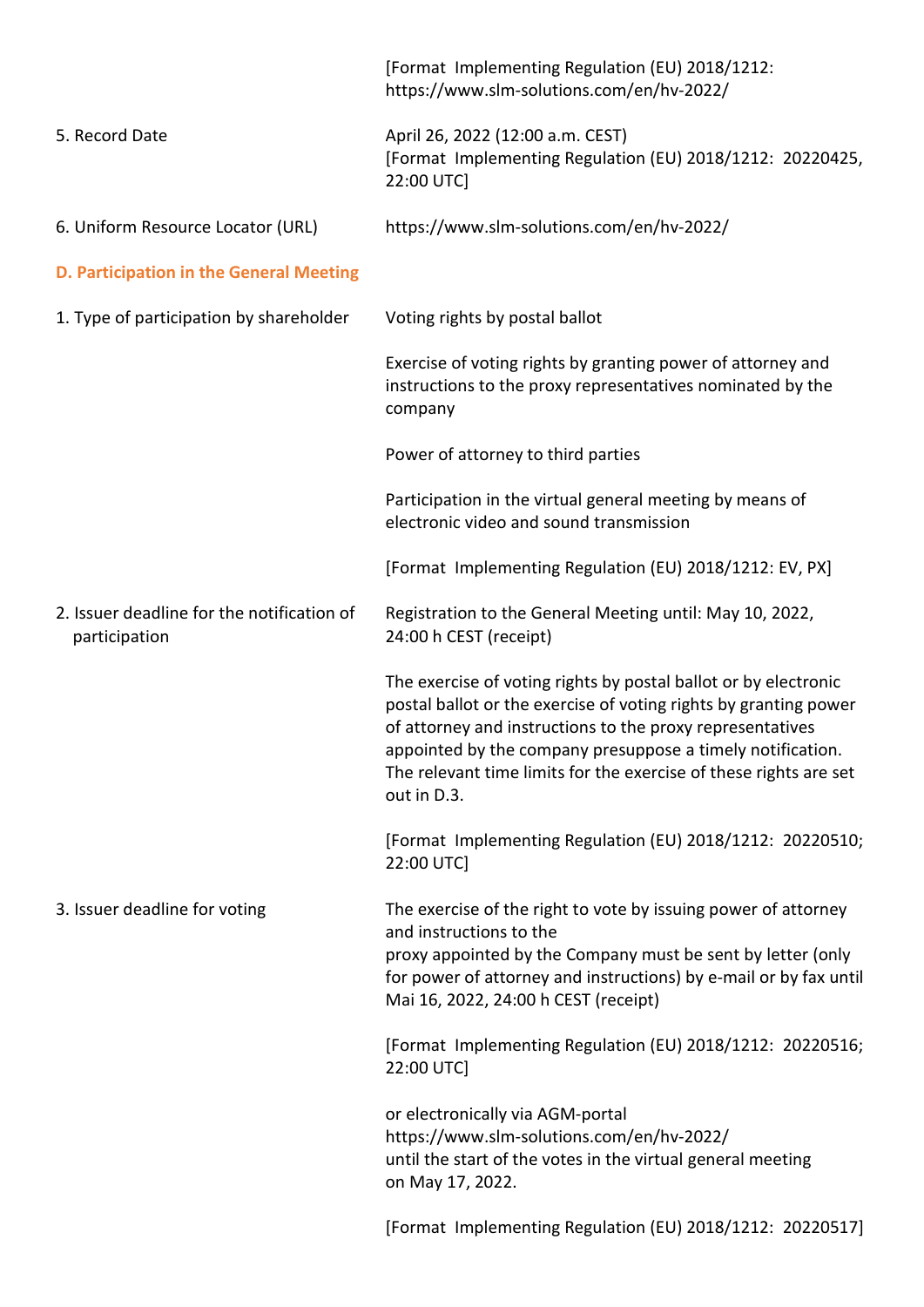The exercise of voting rights by postal ballot electronically via AGM-portal https://www.slm-solutions.com/en/hv-2022/ until the start of the votes in the virtual general meeting on May 17, 2022.

[Format Implementing Regulation (EU) 2018/1212: 20220517]

# **E. Agenda**

| 1. Unique identifier of the agenda item               | $\mathbf{1}$                                                                                                                                                                                                                                                                                                                                                                                                                                |
|-------------------------------------------------------|---------------------------------------------------------------------------------------------------------------------------------------------------------------------------------------------------------------------------------------------------------------------------------------------------------------------------------------------------------------------------------------------------------------------------------------------|
| 2. Title of the agenda item                           | Presentation of the adopted financial statements and<br>the approved consolidated financial statements as of<br>December 31, 2021, the management report for SLM<br>Solutions Group AG and the management report for the<br>Group, including the report of the Supervisory Board<br>and the explanatory report of the Management Board<br>regarding the disclosures according to Sections 289a,<br>315a of the German Commercial Code (HGB) |
| 3. Uniform Resource Locator (URL)<br>of the materials | https://www.slm-solutions.com/en/hv-2022/                                                                                                                                                                                                                                                                                                                                                                                                   |
| 4. Vote                                               | none                                                                                                                                                                                                                                                                                                                                                                                                                                        |
| 5. Alternative voting options:                        | none                                                                                                                                                                                                                                                                                                                                                                                                                                        |
| Agenda item 2                                         |                                                                                                                                                                                                                                                                                                                                                                                                                                             |
| 1. Unique identifier of the agenda item               | $\overline{2}$                                                                                                                                                                                                                                                                                                                                                                                                                              |
| 2. Title of the agenda item                           | Resolution on the formal discharge of the Management<br>Board                                                                                                                                                                                                                                                                                                                                                                               |
| 3. Uniform Resource Locator (URL)<br>of the materials | https://www.slm-solutions.com/en/hv-2022/                                                                                                                                                                                                                                                                                                                                                                                                   |
| 4. Vote                                               | <b>Binding vote</b><br>[Format Implementing Regulation (EU) 2018/1212: BV]                                                                                                                                                                                                                                                                                                                                                                  |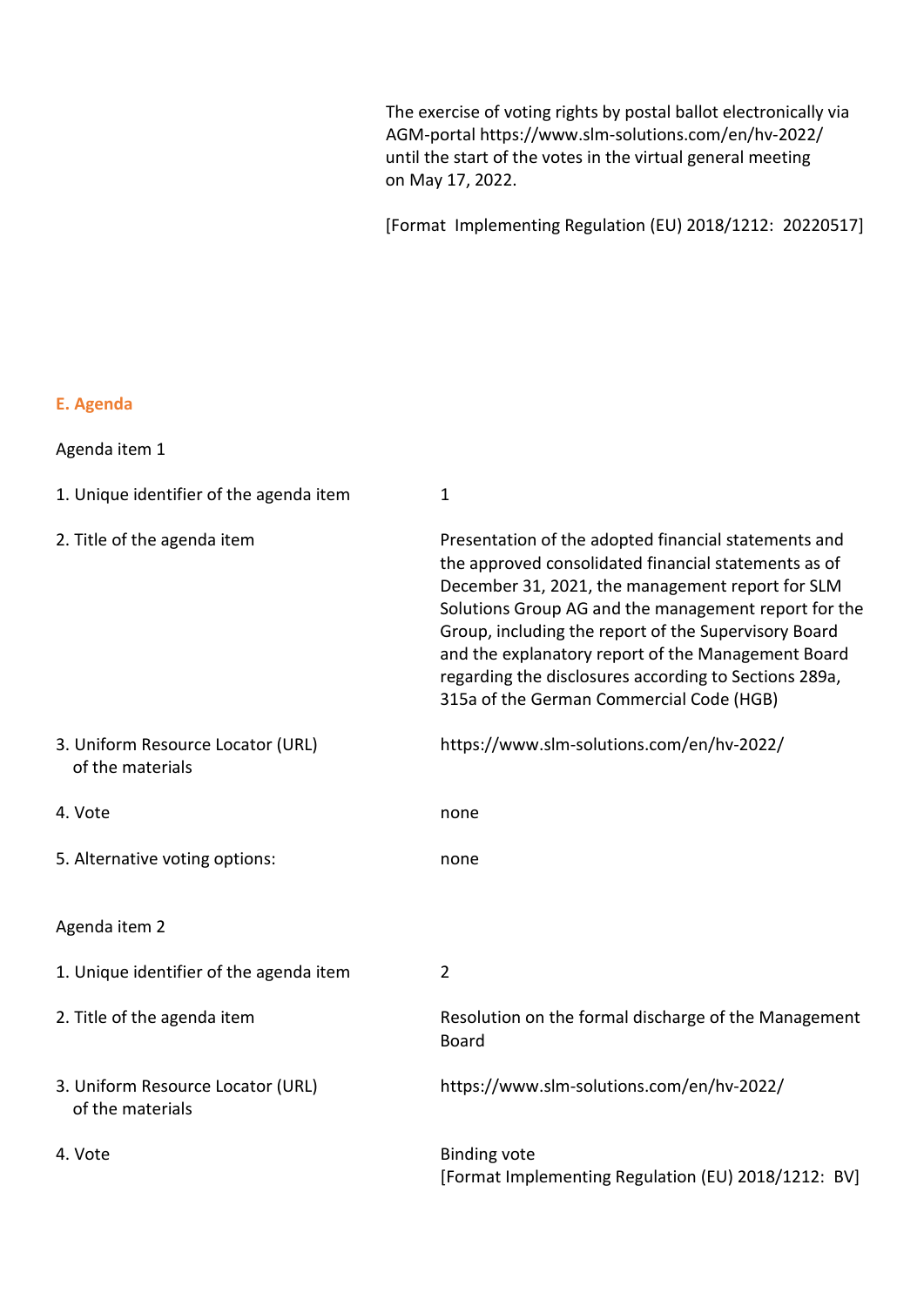| 5. Alternative voting options                         | Vote in favor, vote against, abstention<br>[Format Implementing Regulation (EU) 2018/1212: VF;<br>VA; AB] |
|-------------------------------------------------------|-----------------------------------------------------------------------------------------------------------|
| Agenda item 3                                         |                                                                                                           |
| 1. Unique identifier of the agenda item               | 3                                                                                                         |
| 2. Title of the agenda item                           | Resolution on the formal discharge of the Supervisory<br><b>Board</b>                                     |
| 3. Uniform Resource Locator (URL)<br>of the materials | https://www.slm-solutions.com/en/hv-2022/                                                                 |
| 4. Vote                                               | <b>Binding vote</b><br>[Format Implementing Regulation (EU) 2018/1212: BV]                                |
| 5. Alternative voting options                         | Vote in favor, vote against, abstention<br>[Format Implementing Regulation (EU) 2018/1212: VF;<br>VA; AB] |
| Agenda item 4                                         |                                                                                                           |
| 1. Unique identifier of the agenda item               | 4                                                                                                         |
| 2. Title of the agenda item                           | Election of the auditor                                                                                   |
| 3. Uniform Resource Locator (URL)<br>of the materials | https://www.slm-solutions.com/en/hv-2022/                                                                 |
| 4. Vote                                               | <b>Binding vote</b><br>[Format Implementing Regulation (EU) 2018/1212: BV]                                |
| 5. Alternative voting options                         | Vote in favor, vote against, abstention<br>[Format Implementing Regulation (EU) 2018/1212: VF;<br>VA; AB] |
| Agenda item 5                                         |                                                                                                           |
| 1. Unique identifier of the agenda item               | 5                                                                                                         |
| 2. Title of the agenda item                           | Resolution on the approval of the remuneration report                                                     |
| 3. Uniform Resource Locator (URL)<br>of the materials | https://www.slm-solutions.com/en/hv-2022/                                                                 |
| 4. Vote                                               | Advisory vote<br>[Format Implementing Regulation (EU) 2018/1212: AV]                                      |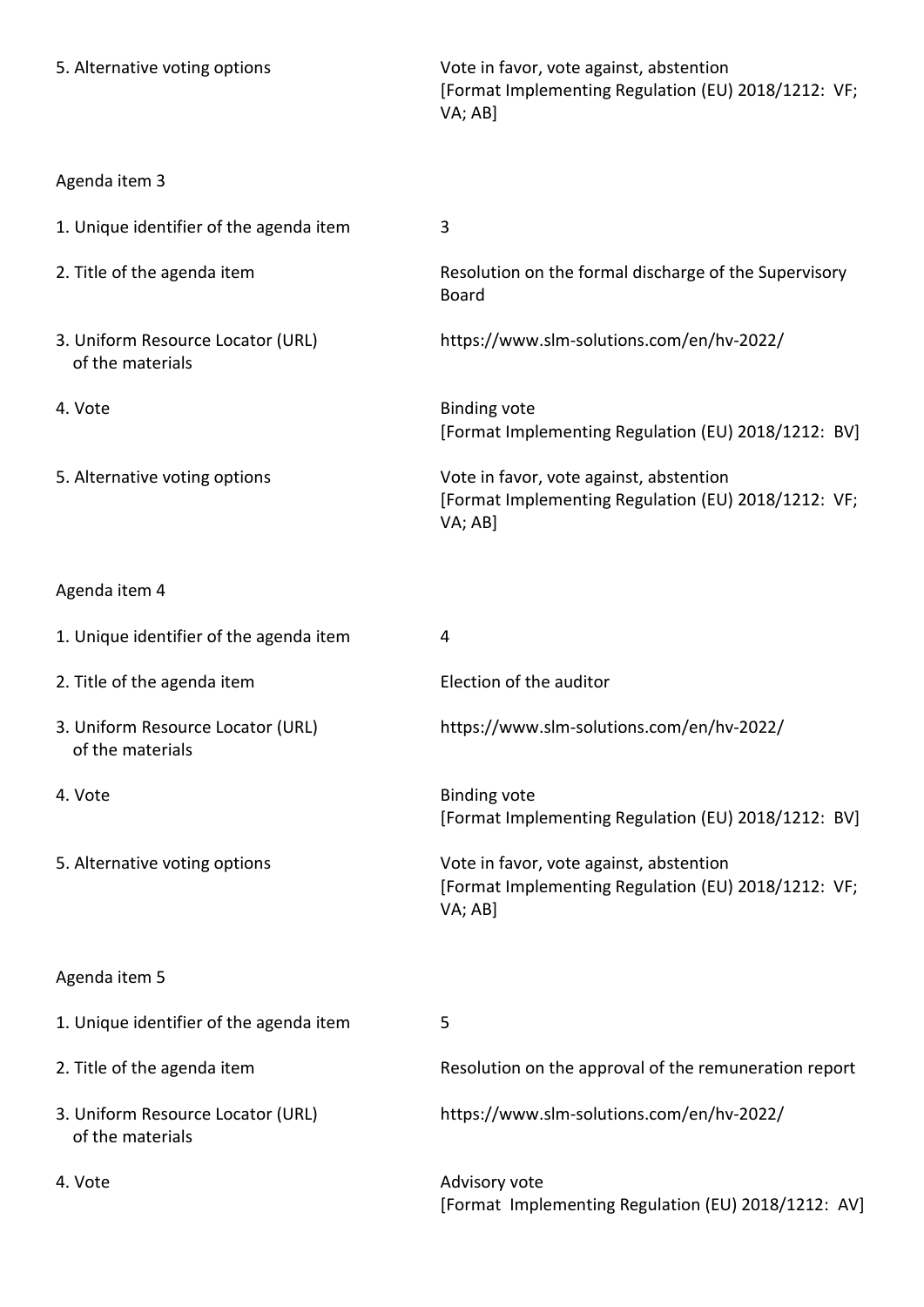| 5. Alternative voting options                         | Vote in favor, vote against, abstention<br>[Format Implementing Regulation (EU) 2018/1212: VF;<br>VA; AB]                                                                                                                                                                                                                                                                                                                                                 |
|-------------------------------------------------------|-----------------------------------------------------------------------------------------------------------------------------------------------------------------------------------------------------------------------------------------------------------------------------------------------------------------------------------------------------------------------------------------------------------------------------------------------------------|
| Agenda item 6                                         |                                                                                                                                                                                                                                                                                                                                                                                                                                                           |
| 1. Unique identifier of the agenda item               | 6                                                                                                                                                                                                                                                                                                                                                                                                                                                         |
| 2. Title of the agenda item                           | Resolution on the revocation of the existing authorized<br>capital 2021, the creation of new<br>authorized capital 2022 and the corresponding<br>amendment to the bylaws                                                                                                                                                                                                                                                                                  |
| 3. Uniform Resource Locator (URL)<br>of the materials | https://www.slm-solutions.com/en/hv-2022/                                                                                                                                                                                                                                                                                                                                                                                                                 |
| 4. Vote                                               | <b>Binding vote</b><br>[Format Implementing Regulation (EU) 2018/1212: BV]                                                                                                                                                                                                                                                                                                                                                                                |
| 5. Alternative voting options                         | Vote in favor, vote against, abstention<br>[Format Implementing Regulation (EU) 2018/1212: VF;<br>VA; AB]                                                                                                                                                                                                                                                                                                                                                 |
| Agenda item 7                                         |                                                                                                                                                                                                                                                                                                                                                                                                                                                           |
| 1. Unique identifier of the agenda item               | 7                                                                                                                                                                                                                                                                                                                                                                                                                                                         |
| 2. Title of the agenda item                           | Resolution on the partial rescission of the authorization<br>to issue convertible and/or warrant<br>bonds, which was resolved by the Annual General<br>Meetings on June 22, 2018 / June 16, 2020, the granting<br>of a new authorization to issue convertible and/or<br>warrant bonds with the option to exclude the<br>subscription right, the change to existing conditional<br>capital 2014/2018/2020 and the corresponding<br>amendment to the bylaws |
| 3. Uniform Resource Locator (URL)<br>of the materials | https://www.slm-solutions.com/en/hv-2022/                                                                                                                                                                                                                                                                                                                                                                                                                 |
| 4. Vote                                               | <b>Binding vote</b><br>[Format Implementing Regulation (EU) 2018/1212: BV]                                                                                                                                                                                                                                                                                                                                                                                |
| 5. Alternative options for voting                     | Vote in favor, vote against, abstention<br>[Format Implementing Regulation (EU) 2018/1212: VF;<br>VA; AB]                                                                                                                                                                                                                                                                                                                                                 |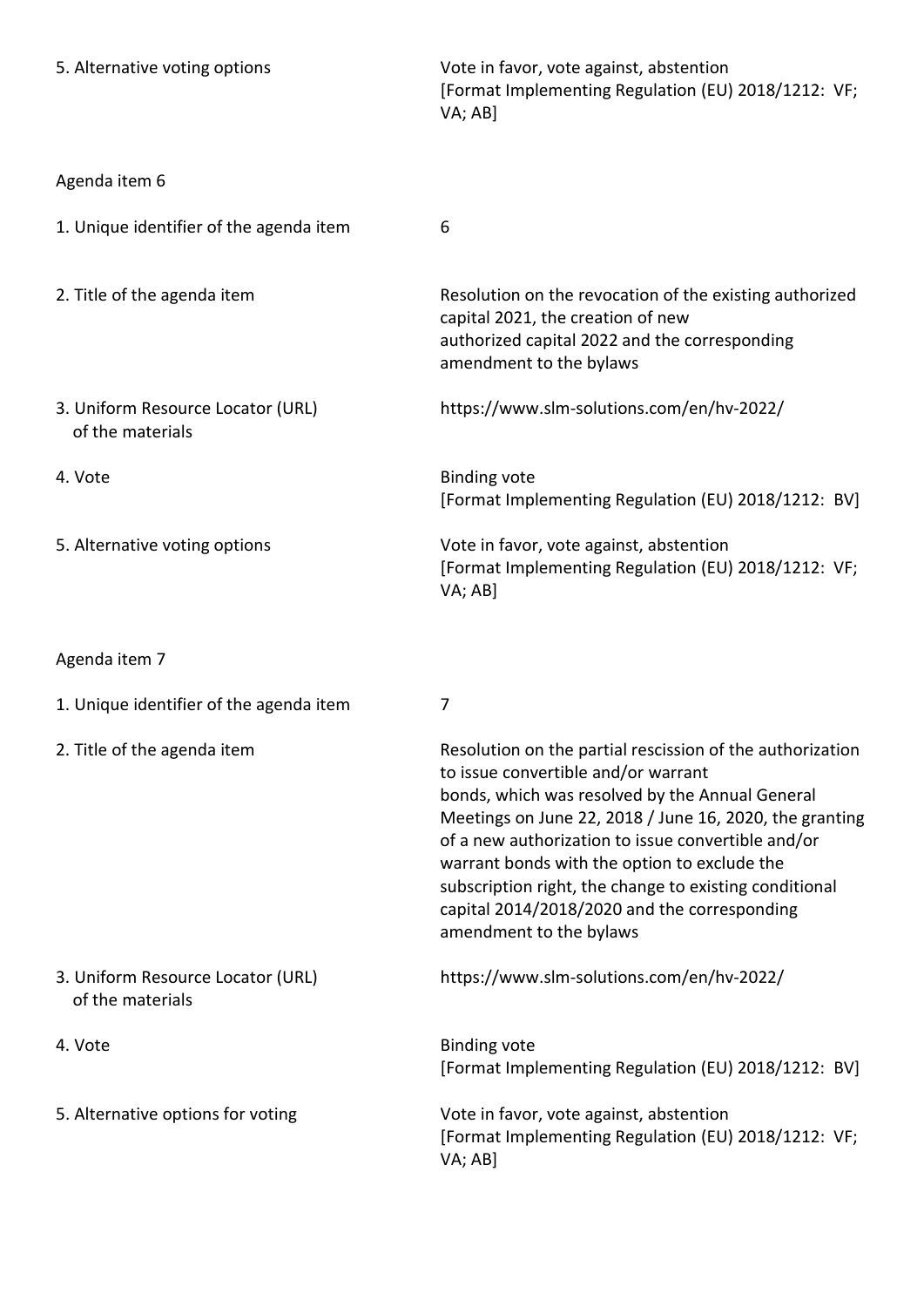## **F. Specification of the deadlines regarding the exercise of other shareholder rights**

Shareholder right – Motions to add items to the agenda pursuant to Section 122 (2) AktG

| 1. Object of deadline         | Motions to add items to the agenda                                                                                |
|-------------------------------|-------------------------------------------------------------------------------------------------------------------|
| 2. Applicable issuer deadline | April 16, 2022, 24:00 h CEST (receipt)<br>[Format Implementing Regulation (EU) 2018/1212:<br>20220416; 22:00 UTC] |

Shareholder right – Motions by shareholders pursuant to Sections 126 (1) AktG

| 1. Object of deadline         | Motions by shareholders with respect to agenda items                                                           |
|-------------------------------|----------------------------------------------------------------------------------------------------------------|
| 2. Applicable issuer deadline | May 2, 2022, 24:00 h CEST (receipt)<br>[Format Implementing Regulation (EU) 2018/1212:<br>20220502; 22:00 UTC] |

Shareholder right – Nominations by shareholders pursuant to Section 127 (1) AktG

| 1. Object of deadline         | Nominations of members of the Supervisory Board or<br>statutory auditors by shareholders                       |
|-------------------------------|----------------------------------------------------------------------------------------------------------------|
| 2. Applicable issuer deadline | May 2, 2022, 24:00 h CEST (receipt)<br>[Format Implementing Regulation (EU) 2018/1212:<br>20220502; 22:00 UTC] |

Shareholder right - Right to ask questions before the general meeting in accordance with Art. 2, Section 1 (2), Sentence 1, no. 3, sentence 2 of the Act to Mitigate the Consequences of the COVID-19 Pandemic in Civil, Insolvency and Criminal Procedure Law (COVID-19-Act)

| 1. Object of deadline         | Submission of questions before the General Meeting<br>electronically via AGM-portal                             |
|-------------------------------|-----------------------------------------------------------------------------------------------------------------|
| 2. Applicable issuer deadline | May 15, 2022, 24:00 h CEST (receipt)<br>[Format Implementing Regulation (EU) 2018/1212:<br>20220515; 22:00 UTC] |

Shareholder right - Objection to resolutions of the general meeting in accordance with Article 2, Section 1 (2), sentence 1, no. 4 COVID-19-Act

| 1. Object of deadline | Filing of objections to resolutions of the General |
|-----------------------|----------------------------------------------------|
|                       | Meeting electronically via AGM-portal              |